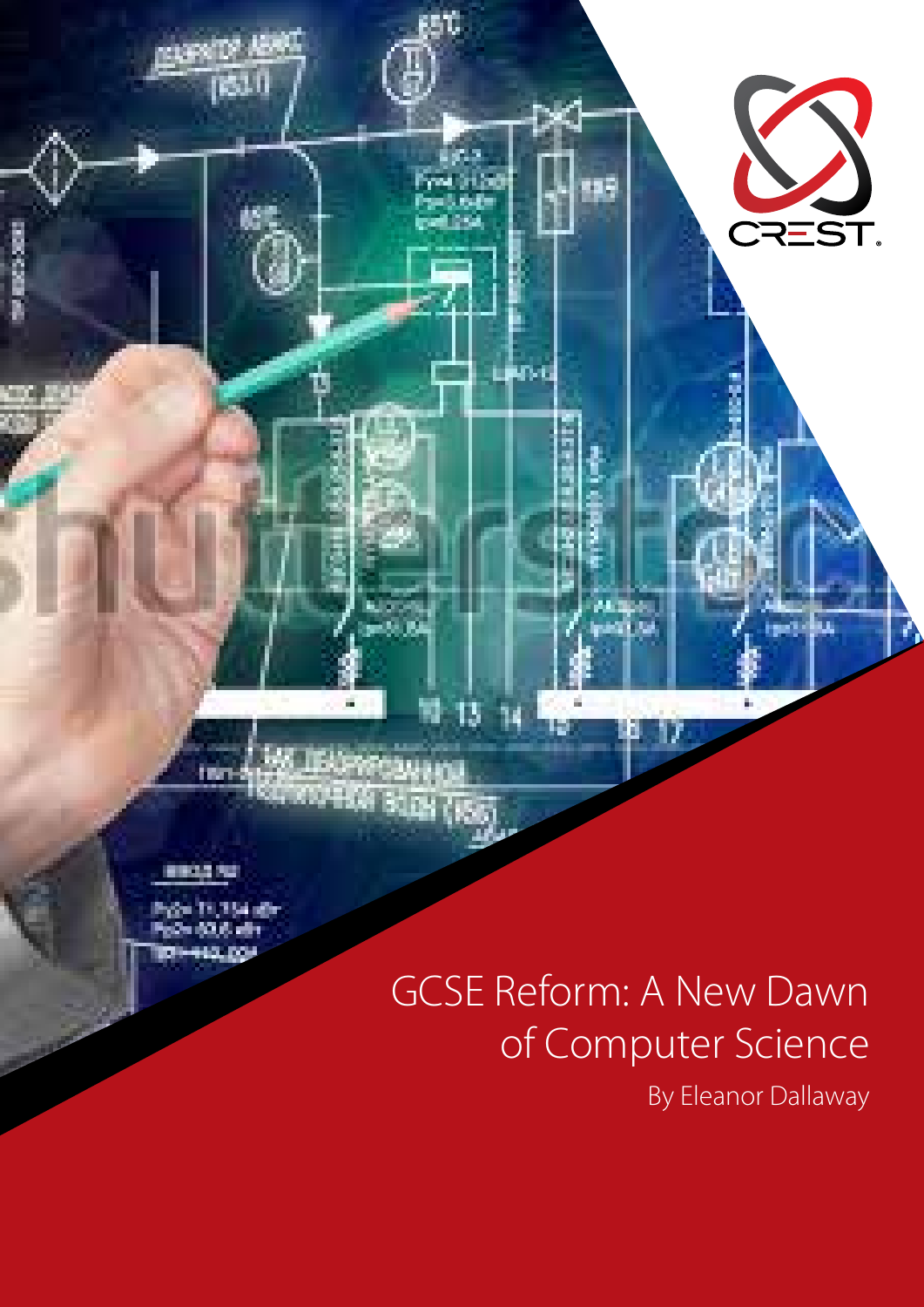



#### In November 2015, it was announced that the ICT GCSE and A-level would be scrapped as part of the government's qualifications reforms.

From 2016, the revised computer science GCSE will replace the legacy ICT, IT and computing GCSEs.

When announcing the reform, the Department for Education (DfE) released a consultation document explaining that the reformed computer science GCSE and A-level will provide a strong foundation for further academic and vocational study, and for employment.

The document said: "Students will develop the computational thinking skills needed for today's economy – including coding and important information technology topics such as cybersecurity, networking and data storage."

Whilst the revised curriculum for the computer science GCSE has been widely commended and welcomed, there are many critics who argue that the extinction of the ICT GCSE was a bad call.

# **R.I.P ICT**

Despite the increasing popularity of the computer science GCSE – a 50% increase between 2015 and 2016 – ICT currently has three times more entries, and the examination boards are not confident that when ICT ceases to exist, that students will migrate to computer science.

Although both subjects are about technology, they are fundamentally different. Whereas computer science focusses on the inner-workings and programming of a computer, ICT is about how best to employ the technology for business needs.

According to Steven Kenny, qualification manager at examination board, AQA, "many schools were jumping ship and choosing to offer the computer science GCSE rather than ICT, because the new computer science GCSE is regarded more highly due to its English Baccalaureate (Ebacc) status."

Also of concern is that historically the ICT GCSE has had a fairly equal balance of boys and girls sitting the examination, whereas computer science has always attracted more boys. At The Chase secondary school in Malvern, 85% of computer science students are male.

Sue Nieland, director of education at the Tech Partnership, explains how they, alongside AQA, petitioned for the development of a GCSE in IT that would stand alongside computer science. "We remain convinced that there is a place and a need for an alternative to computer science, but our views and arguments were ignored."

Ian Glover, president of CREST, agrees. "We need computer literate young people for the workplace. The issue with the ICT GCSE was that it was seen as being a very Microsoft-centred syllabus, but this could have been fixed. Not all young people need to understand how computers work or want a career in IT, but industry needs these basic skills. In addition, there must be a pathway for those that do want a career in IT and the new Computer Science GCSE helps to provide this", he argues, suggesting that for those who don't, the ICT GCSE was a good alternative.

"Getting rid of the ICT GCSE was a mistake," argues John Palmer MBCs, faculty leader for IT, computing and business at The Chase secondary school. "I understand that we need more students studying computer science, but for the students that don't want careers that will involve writing code or understanding how to write code, they still need a quality technological education." The computer science GCSE isn't for everyone and is not a replacement for ICT, he adds. "It needed rethinking, not chucking away completely."

Alun McCarthy works for WJEC, the largest examination provider in Wales. He explains that there will likely be a short extension for the ICT GCSE in Wales. "We are in a period of extensive curriculum reform in Wales, and one of the recommendations will have a major impact on digital literacy. We need to know more about the Welsh government expectations regarding this and then have a conversation with the regulator here about a potential new GCSE, separate to computer science, that will support this," he says, describing a consideration that many in England would welcome.

## **A Rigorous Qualification**

The computer science GCSE was first launched by examination board OCR in 2012.Its revision, although technically premature, was welcomed by the industry, following a campaign for a qualification that was more rigorous, more technical, and better aligned to the knowledge and skills required in the workplace.

Although there is dispute over how aligned to industry the curriculum, really is, there is unanimous agreement that the GCSE is more academically challenging with a greater emphasis on the inner workings of computers. Rob Leeman is computer science subject specialist at examination board, OCR, which has 80% of the computer science GCSE market. "The qualification is certainly more rigorous and more challenging, with a bigger emphasis on problem solving," he says of the revised curriculum.

Jason Davies works for TechnoCamps, a Welsh government-funded initiative that runs coding clubs in schools. "For the last 10-15 years, they've been teaching Microsoft Office instead of coding," he said of the legacy GCSE. "Suddenly, with computer science we're teaching the right things, but the teaching hasn't caught up".

One of the more notable revisions, the introduction of cybersecurity content, has been welcomed across the board. Topics such as encryption, social engineering, DDoS and penetration testing have been added to the curriculum.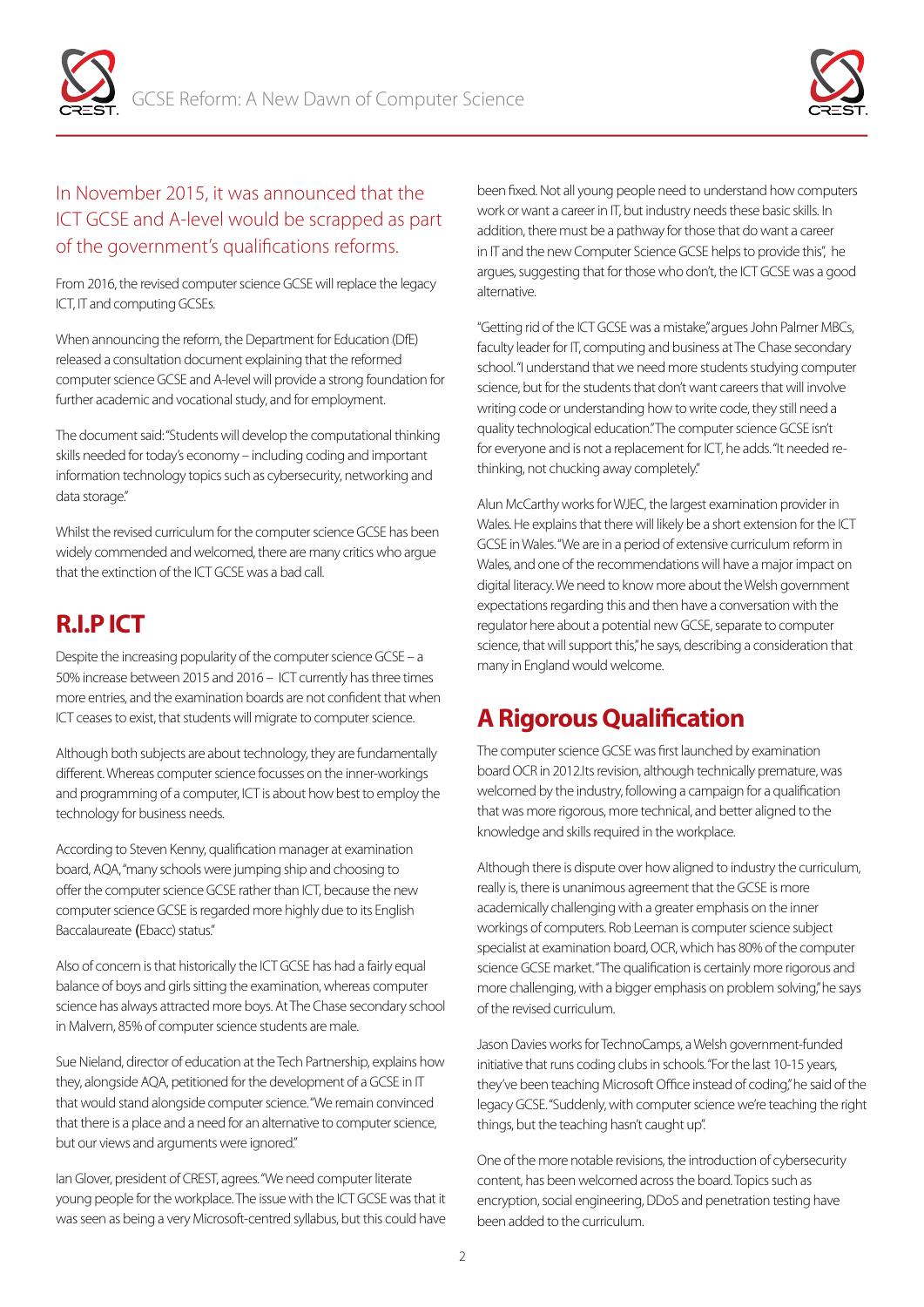

"It's very positive that cybersecurity is so well featured, but [the curriculum] is not aligned to what the industry want to see", comments Jason Stanton, schools programme manager for Cyber Security Challenge UK.

Nieland has a similar opinion. "We were pleased to see inclusion of cybersecurity, but remain concerned that the content is largely theoretical, and does not address many areas of study that our employers are concerned about."

Alan O'Donohoe has more than 20 years' experience teaching and leading technology & ICT in schools, and has since launched Hack To The Future and Raspberry Jam events and has been involved with many school roadshows and coding clubs. He considers the new curriculum "fit for purpose, with opportunities for practical problem solving elements."

"However, the national curriculum by itself isn't enough to inspire or engage children," he continues, "it includes what children should be able to know, understand or do, but the enrichment comes from extra-curricular clubs and events."

# **Calling on Industry**

When revising the computer science GCSE, the Department for Education (DfE) invited industry to contribute their expertise and advise on the curriculum.

The Tech Partnership were involved at several stages, explains Nieland, including the original discussion when ICT became computing and since with awarding organisations. "We fed back on content, and shared employer concerns about the very theoretical approach to computer science at the expense of equally important topics, but the concerns were mostly ignored."

Louise Stanhope teaches computer science at a grammar school in Sussex. Whilst she sees many positives in the revised GCSE, she shares apprehension regarding the quantity of content in the time that is available to teach it. "The computer science GCSE is where we needed to go. The IT GCSE would only teach the absolute bare minimum of what children should leave school knowing. Looking at systems and learning how to use them is far more useful," she says of the new curriculum.

However, she expresses concern that the industry board set up to advise the DfE is too far removed from teaching and students, and that as a result, some of the syllabus is "out of touch." What they may not understand is that computer science is way down the list of priority for timetabling." At Stanhope's school, one in six students take computer science; a number she believes could be increased if more time was afforded.

"The board to determine the syllabus needs to be made up of both industry and education. I believe there's a skewed perception of how much you can teach in the time given. It would be useful to get [those determining the curriculum] in to see what they can teach children in an hour," she suggests.

In addition to the topics dictated by the national curriculum, awarding boards are able to add additional content to their syllabus. OCR's Leeman explains how they collaborate with key stakeholders, a forum of industry and academia, to ensure the right topics are added. "But whilst we do have support, we would always welcome more support from the cyber industry."

# **Those Who Can – and Can't – Teach**

With the revised curriculum more challenging, a primary concern is the short supply of subject specialists teaching computer science. Some schools do not even offer the subject as an option because they can't recruit the teachers to teach it.

Although the number of computer science GCSE entries is dramatically increasing, the supply of teachers qualified to teach the topic is not growing to meet the need.

"It's a legacy problem," suggests Adrian Davis, MD (ISC)2 EMEA, an organisation which has aided examination boards with curriculum. "We've not had a pipeline of teachers come through in this space because this generation weren't educated in computer science themselves."

Non-specialist teachers are therefore often drafted from other subjects to fill the gap, sometimes with a knowledge deficiency that has a negative consequence on delivering the GCSE, and further still, the A level.

Statistics suggest that only 15% of computer science teachers are subject specialists, although many teachers interviewed for this report believe that it is actually less.

According to former computing teacher, Jason Stanton, who now works for Cyber Security Challenge UK, this is because "computing has been forgotten about in schools for a generation."

Louise Stanhope has a forensics computing degree. At her school, she is the only subject specialist teaching computer science. When asked why there aren't more, she references the huge pay difference between what industry can offer versus a teaching salary.

In 2012, it was announced that a £20,000 golden handshake would be given to graduates training as computer science teachers. Whilst certainly an incentive, the potential for future earning in industry is typically three to four times superior.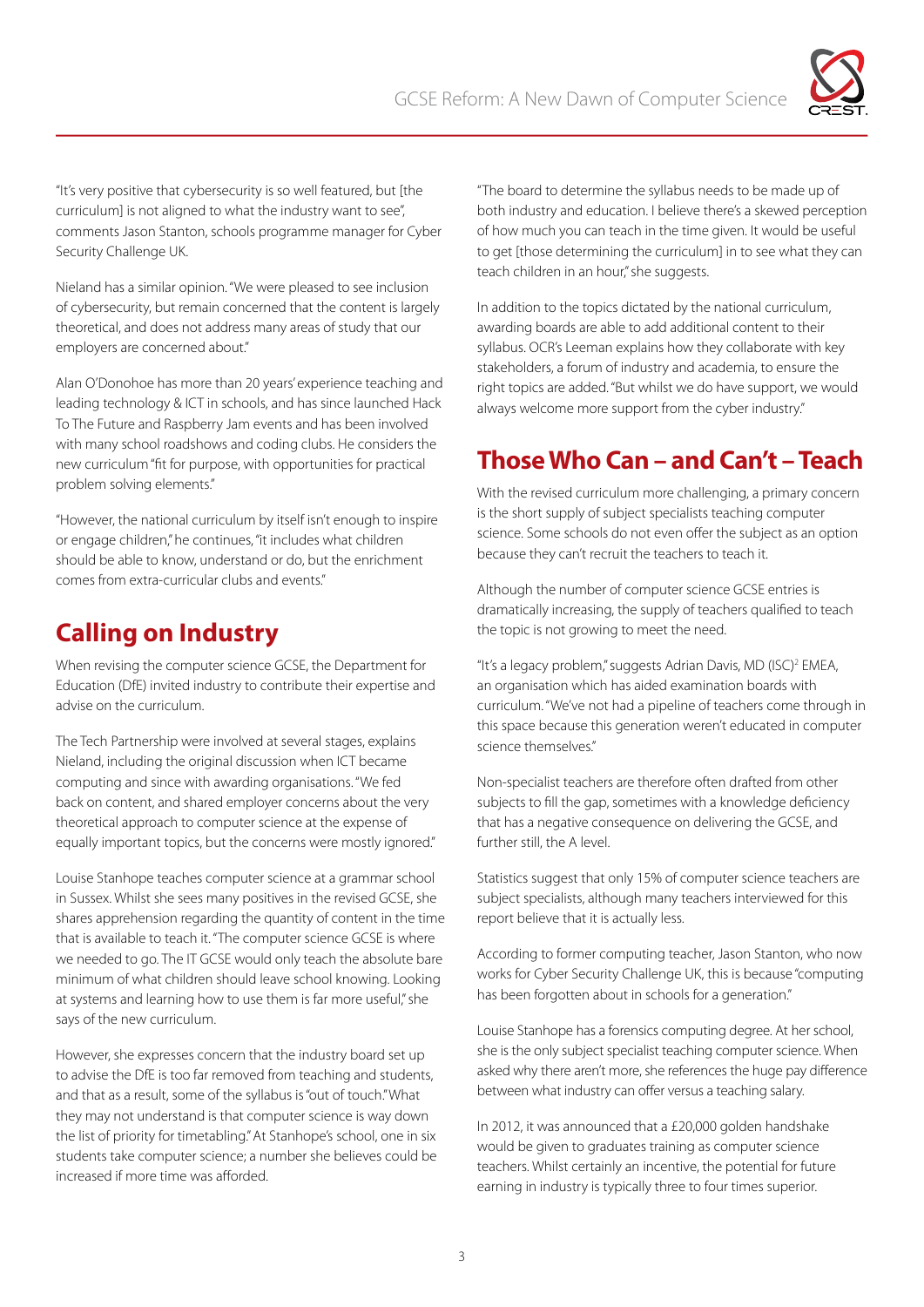

John Palmer claims that all the "constant tinkering with the curriculum, the qualifications, and how they're assessed" also acts as a deterrent.

Stanhope suggests that "finding teachers that aren't afraid of computer science" is the first hurdle to overcome. She explains that even teachers of the legacy subjects, ICT and IT, don't have the knowledge to competently teach the computer science syllabus.

 "IT was fairly simple to teach," explains Jason Stanton. "So schools had business, art, and music teachers teaching it with few problems. " The complexity of the reformed computer science GCSE and A level, however, means that it is much harder to teach and above the knowledge of non-subject specialists. "Alongside further maths, computer science is the hardest qualification to get at the moment."

Sue Nieland is disappointed that "there is no real funding to upskill ICT specialists to become computer science specialists," something that she feels would be very beneficial. "The Tech Partnership are working with employers to provide teachers with help in key areas that we know are problematic. But more needs to be done", she asserts.

John Palmer also considers the revised computer science GCSE equal only to further maths in terms of difficulty. "We should be encouraging students to take computer science, not making it so difficult that nobody can do it."

The complexity of the computer science A level means that even with a degree in computer science, some of the elements were new to Stanton. And given that computer science is still a relatively new topic, "there's not much resource out there", he complains.

In 2016, the national entry of children taking the computer science GCSE is 70,000, 14% of children taking GCSEs. With more specialist teachers and the right messaging, this number could increase exponentially.

(ISC)<sup>2</sup>'s Adrian Davis suggests that a possible solution to the teacher shortage is to aid and support the upskilling of nonspecialists. "Industry should be providing mechanisms for other subject teachers to upskill and gain the knowledge needed to teach computer science. We should look for talent wherever it can be found, encourage it, and nurture it."

Dr Kuan Hon is a consultant lawyer in data protection and technology issues, a senior researcher at the Microsoft Cloud Computing Research Centre, and did a PhD in law and computer science. She agrees that the answer to the teaching crisis may be in recruiting outside of computer science graduates. "Couldn't graduates in maths, science, etc be encouraged to teach computer science in schools?"

#### Whatever the solution, experts agree that there is no quick fix.

#### **Coding Clubs to the Rescue**

One way of supporting non-specialist teachers and their students is to run coding clubs, taught mostly by industry experts.

Although coding clubs have no requirement to fulfil the criteria of the national curriculum, they are based on fundamental concepts so there will naturally be an overlap.

The magic of coding clubs, explains O'Donohoe, is being able to enrich the national curriculum and make things "much more exciting and engaging. Hacking games (remove consoles) isn't included in the curriculum, but activities like that can really engage children leading them to study Computer Science GCSE."

Rik Cross is the senior content and curriculum manager at Code Club, a nationwide network of volunteer-led after school coding clubs for children. Code Club does have its own curriculum, but is closely and strategically aligned to the national curriculum, teaching coding elements from key stage two and three.

"When shaping our curriculum, I look at the GCSE and A level requirements, because we want to make sure we give children the skills they need to lead them into the GCSE," explains Cross. "But code club is about more than just supporting a qualification. It's about giving kids the skills and confidence to shape their world and become pro-active creators of digital content."

Jason Davies teaches TechnoCamps coding clubs. He explains that when coding classes are available to pupils before GCSE selection, the take-up for the GCSE is better.

TechnoCamps is often invited in to teach classes when GCSE students are doing their final assessments. "This allows the students to ask us any technical questions that their teachers don't have the expertise to answer," explains Davies. "As teachers rarely have coding experience or technical knowledge, the industry is called upon to fill in the knowledge gap." In his opinion, the education that children can acquire from code clubs is far superior to what they're getting in timetabled lessons.

"It's a sorry state if you have to go out to external clubs and competitions for kids to learn what they should be learning in schools," declares Stanton.

## **Teaching Computing on Paper**

The new computer science GCSE is weighted with a written exam worth 80% and a non-exam assessment worth 20%, taken in a classroom with close teacher supervision.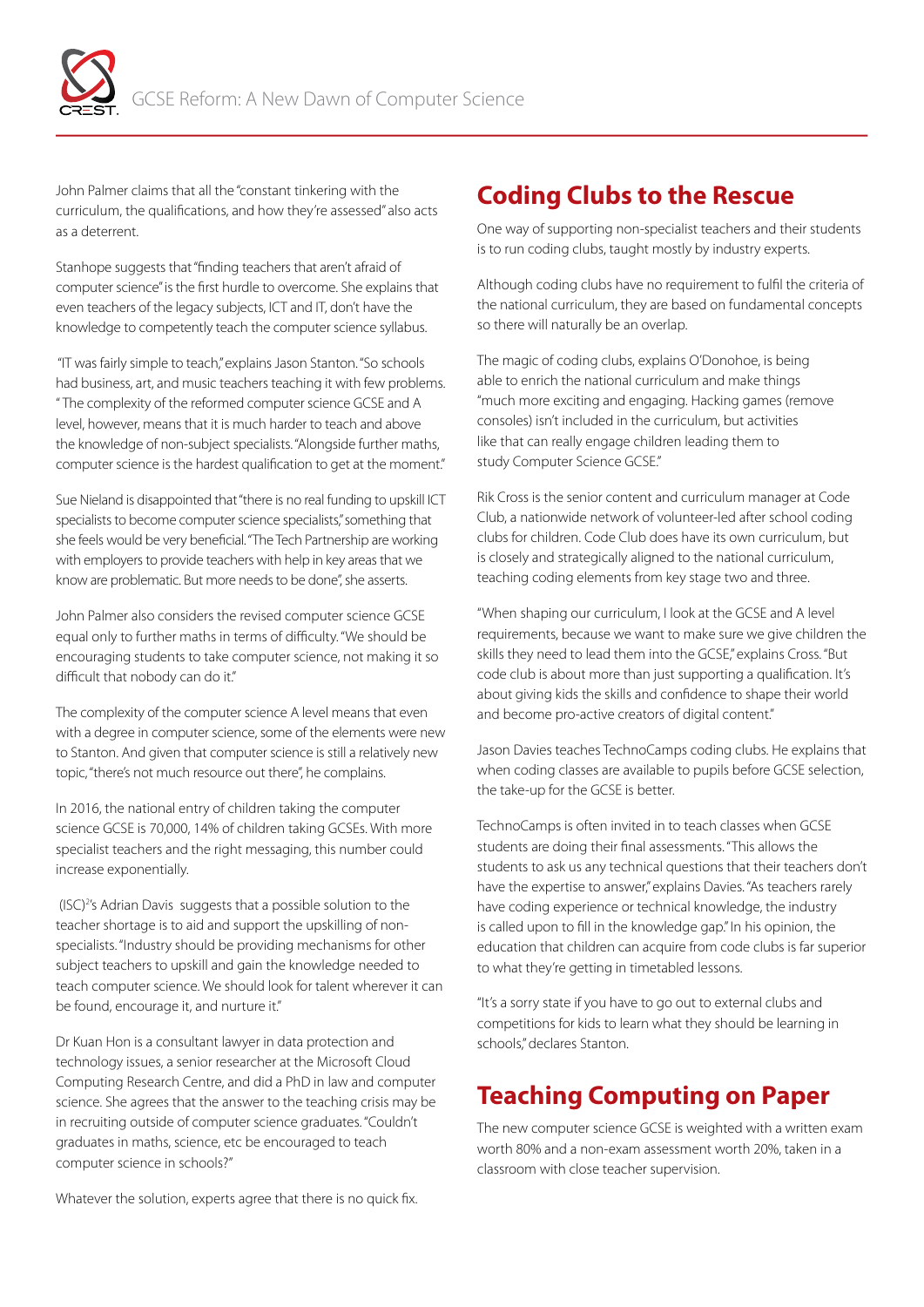

students work on computers to programme a solution, and then write about how they did it. "This is flawed, because the most talented programmers I know can programme solutions but wouldn't be able to explain how they did it," says Stanhope.

"Computer science is a practical subject which needs to be taught in a practical context. There's only so much you can examine," says Palmer.

The non-exam assessment is a problem-solving exercise, where<br>the non-exam assessment is a problem-solving exercise, where<br>when a total transmitter and then withdom the state of proprime a solution, and then<br>when a cost how Stanton would like to see the GCSE more heavily weighted towards non-exam assessment, and the testing of practical skills. "The actual method of writing things down is not as important as being able to demonstrate problem solving," he argues. "Speaking as a teacher, I don't like the fact that the GCSE is now two 90 minute papers worth 80%, or that there are no team-work elements. The GCSE measures whether students can remember facts, not whether they can work practically in teams."

Rob Leeman explains that OCR is investigating how to teach and deliver the GCSE with more practical elements, rather than on paper. "Getting their hands dirty makes it more fun and engaging for the students", he believes.

Whilst examination boards have considered delivering the exam onscreen rather than as a tradition paper exam, the assessment does not allow it, and practical concerns around infrastructure, bandwidth and equipment have prevented this from coming into fruition.

In Wales, the computer science GCSE includes an on-screen exam component, weighted at 30%. "This allows candidates to demonstrate problem solving and prove practical understanding", explains Alun McCarthy at WJEC. The on-screen exams are taken in classrooms but under examination conditions on a set date.

## **A Generation of Micro:Coders**

Experts believe that hands-on practical experimentation is key to engaging students in computer science.

The micro:bit, a 4cm by 5cm single-board computer, which looks like a slightly smaller, black Raspberry Pi, has been developed by the BBC, in partnership with Microsoft, Samsung and many other partners, to inspire this generation to get hands-on with coding. "The micro:bit is a really accessible and fun way to get started and then take on more complex coding challenges," explains Cerys Griffiths, Executive Producer, BBC Learning.

The micro:bit will be given away to every year seven pupil in the UK, a process which has already begun. "We have already delivered BBC micro:bits to the majority of secondary schools in the UK and expect to complete this in the next two weeks", says Griffiths.

John Palmer is very positive about the micro:bit and the impact it will have on his pupils. "We're interested in anything we can do to get them excited about computer science. The micro:bit is visual and practical and the students can do really cool things with it. We love it," he says, hopeful that the roll-out of micro:bits will encourage more students to take the computer science GCSE.

The BBC shares that hope but insist that the main objective "is that more young people feel inspired to get creative with coding", explains Griffiths.

Teachers can access teaching support materials on the micro:bit website, and training sessions have been held in conjunction with micto:bit partners.

# **21st Century Delivery, Please**

Due to the non-exam assessment (NEA), the computer science GCSE cannot be taken by home-educated pupils as the NEA has to be marked by someone who has been to an examination board's training event. Computer science, according to the examination boards, is considered a subject that could lend itself to cheating and parental help.

AQA's Kenny explained that as a general rule, private candidates can't take any qualification that has non-exam assessment, as there is concern around malpractice.

Home-educated children could, however, link with a centre and be entered to take the written exam and NEA on-site in school.

The Tech Partnership's Nieland, however, argues that this is restrictive. "I have always felt that those outside school and college should have opportunity to acquire qualifications without input from a provider".

Ian Glover couldn't agree more. His wish is for a technology which would allow people to study remotely. "A technological-based solution needs to be developed so as not to exclude the homeeducated and those who wish to sit the GCSE early in their school career or more mature candidates, long after they've left school. We should be enabling people to take this qualification, not restricting it and making it hard to take."

His vision is for anyone to be able to take the computer science GCSE, anywhere and at any time. "For bright, talented teenagers it's about enabling them to learn and achieve the qualification as soon as they are able, rather than allowing them to instead showcase their talent in hacker forums."

Given that it is not compulsory for schools to offer the computer science GCSE, it's even more important that the qualification be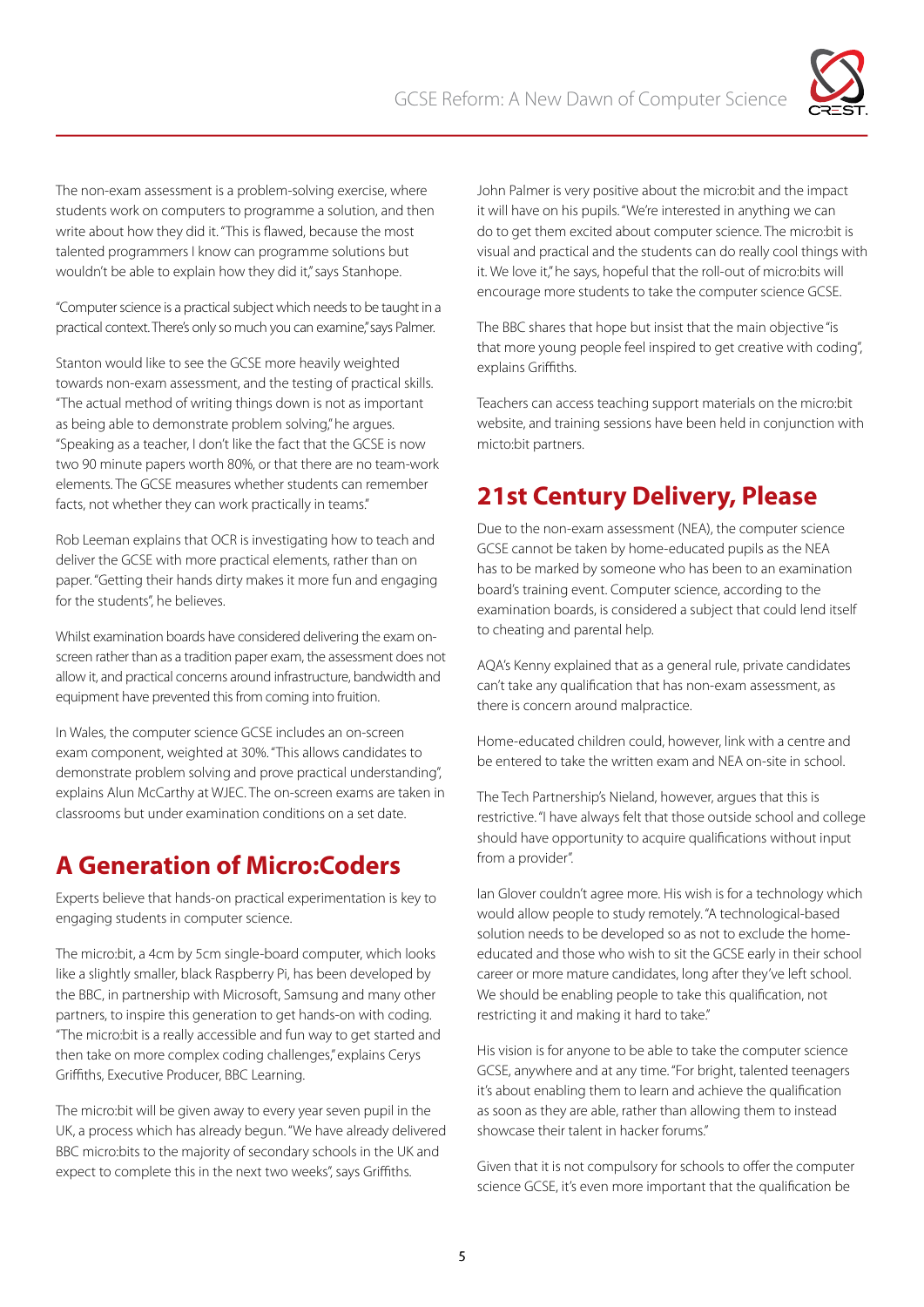

available to anyone who wants to take it. "Why do we have to have exams in school halls when tests for driving theory are available at private test centres?" questions Glover.

In 2011, two computer scientists at Stanford University, Sebastian Thrun and Peter Norvig, announced that their introductory artificial intelligence class would be available as a massive open online course – MOOC – available to anyone in the world over the internet, at no cost. Since then, the MOOC trend has continued and evolved, although concerns about ensuring that qualifications are awarded to the same person who actually completes the course and takes the exams is a challenge that has continued to surface.

Glover acknowledges this challenge, but suggests that if "easy anti-cheating measures were combined with regular biometric based validation, weekend retreats, and independent marking with proctors", that his vision for an online computer science GCSE could become a reality.

There are alternatives to the GCSE and A level that offer qualifications to any individual, whether they are a current student or not.

The Cyber Security Challenge UK, for example, has developed a level three qualification, equivalent to an AS level, called the Extended Project Qualification in Cyber Security. The qualification is delivered online, and partners with Worcester College, Bletchley Park, (ISC)<sup>2</sup> and City & Guilds.

Stanton explains that the qualification is an easy addition for those studying in schools and colleges, but can also be studied in an independent capacity. "There are not always clear pathways into the industry, particularly as qualifications to date have begun at university level. The EPQ makes it possible for students to consider working in cybersecurity at a younger age."

## **A (Very Low)Level of Cybersecurity**

The computer science A level was reformed in phase one of the government's qualification reforms. In January 2014, the subject content was finalised, with very minimal reference to cybersecurity. AQA's Steven Kenny explains that this is unlikely to be reviewed for the next five to eight years. "An examination board could choose to add it to their syllabus in the meantime, but they would then have to apply for re-accreditation and risk it not being approved." It is therefore highly unlikely that they would do so, he explains.

Stanton is concerned with the "huge gaps in consistency with cybersecurity learning." Secure coding, he believes, should be on the curriculum from primary school age. "In the A level, there is a very small section on encryption and secure programming, but it's hard to understand why it isn't more significant," he laments.

Dr Kuan Hon not only believes that any computer science qualification – including A level – needs to include cybersecurity, but that all school children, not just computer science students, should be taught the basics. "Computer science courses at degree level and A level must include secure coding as well as basic cyber-hygiene," she says.

Adrian Davis is also a huge proponent for teaching children how to be safe online as part of the general curriculum. "The main objective, of course, it to keep children safe and secure online, but the secondary purpose is that it gives children exposure to the opportunities in the cybersecurity industry."

In 2015, it was determined that all computer science degrees should teach cybersecurity. Universities are therefore demanding cybersecurity knowledge from students who haven't been taught it since GCSE.

Sue Nieland believes there's a real need for cybersecurity to be taught throughout key stages one to five, without exception.

"There's just no logical progression for cyber through education," adds Glover, who expressed concern that the lack of A level cybersecurity content could result in lost interest from potential industry talent.

Adrian Davis shares the same concern. "The government wants to see a cybersecurity pipeline, so they need a student pipeline to provide the core of people to staff the industry and the national coding centre in the future." If the government were to agree the importance of cybersecurity on the A level curriculum, they may mandate an addition and re-accreditation process, says Davis, hopefully.

Alternative vocational qualifications, equivalent to GCSE, A or AS level, have much higher cybersecurity content, and can work as a good alternative. The OCR Cambridge Nationals, for example, are more closely aligned to what happens in industry than to theory.

#### **Resource, Support, Finance, Resolve**

The reformed computer science GCSE certainly isn't without criticism or controversy, but there are many ongoing initiatives to address some of the issues highlighted in this report.

Many organisations are working on ways to support and aid teachers that may not have the subject knowledge required to teach computer science effectively.

CAS – Computing at School – is part of the BCS, and is funded by Department for Education. It's a community for those passionate about giving children an education in computing,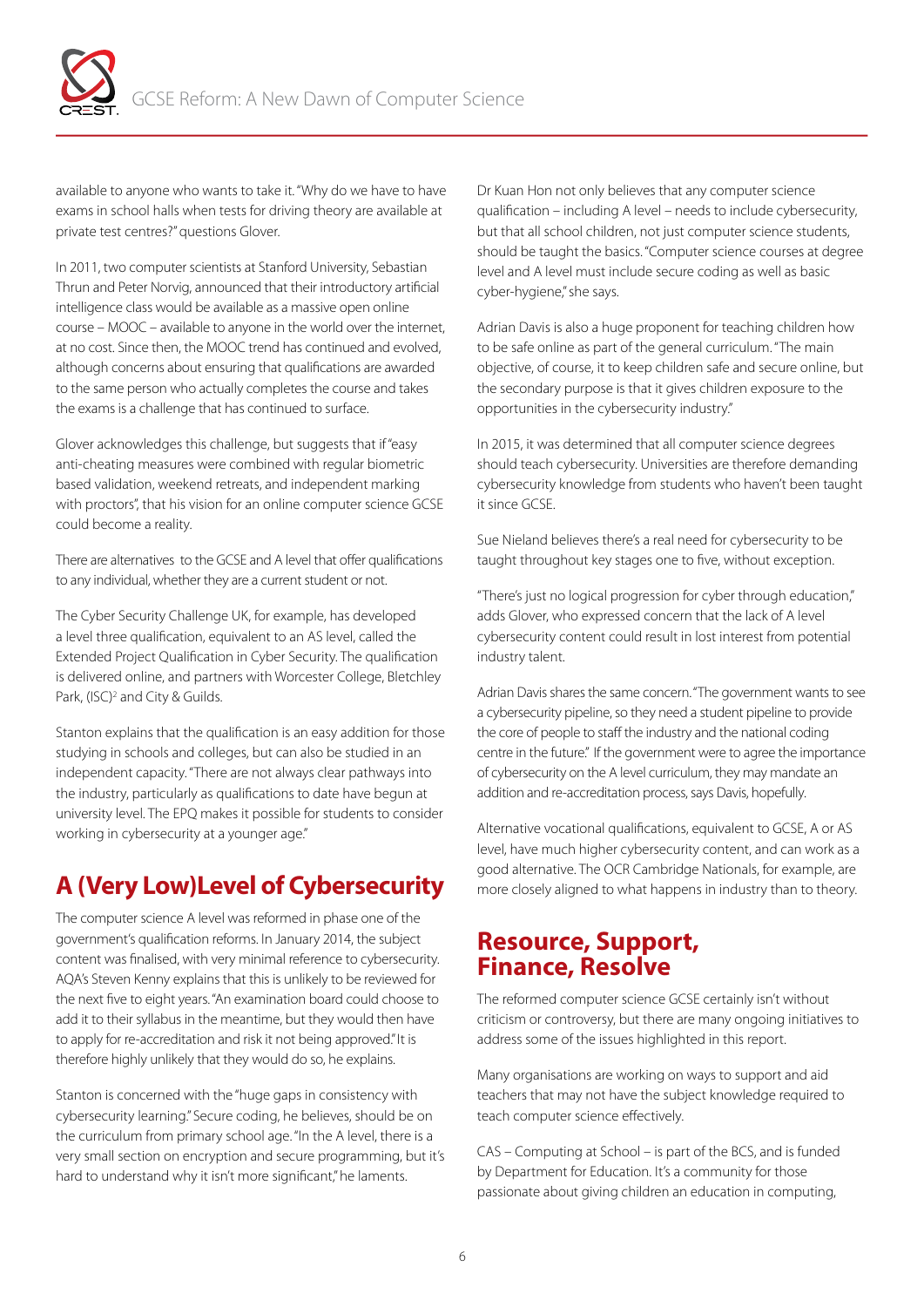

and provides networking, and a place to share ideas and access teaching resources. John Palmer is a hub leader and a regional coordinator for CAS. "Our remit is to deliver effective computer science teaching and train teachers in the new computer science curriculum," he says. Several of the teachers interviewed for this report referenced CAS as an excellent resource.

The BCS also offer a Certificate in Computer Science Teaching, open to all teachers, including – perhaps most usefully – nonspecialists. John Palmer, who has the Certificate himself, explains how the certificate takes about a year to complete and includes a programming project and an investigation into an element of computer science teaching.

The Cyber Security Challenge UK has spent time analysing the new computer science specification and the syllabus of each examination board. "Teachers are scrambling to work out how to teach it as it's new, so Cyber Security Challenge UK can help by delivering CPD and offering resources," explains Stanton.

WJEC examination board are offering an extensive CPD programme for teachers who will be teaching computer science from 2017, when the reformed computer science GCSE launches in Wales, a year after England. Whilst there will be slight structural differences between the English and Welsh computer science GCSE, Alun McCarthy explains that the content will be very similar.

The Tech Partnership online learning hub (https://learning. thetechpartnership.com/) is also designed to support teachers with e-learning on computer science principles and cybersecurity. Whilst over at Code Club, they provide lesson plans, curriculums and projects that code clubs and teachers can use for free.

TechnoCamps also offers a remote email service to answer students' questions in the instance that their teacher doesn't know the answer.

In addition to teaching resources, money is also being spent to try and encourage more computer science graduates to go into teaching.

"The Cabinet Office is putting money forward, coordinating activities, and doing a really good job," observes Glover, "but the bureaucracy of delivering the computer science GCSE means that there are problems that aren't being addressed."

Jason Davies explains how the Welsh Government has increased funding to give bursaries to computer science graduates to study their PGCE. "It's positive because they've acknowledged that we need experts. But demand is moving way faster than supply, and the funding may work, but it will take years to fill that pipeline. That's where coding clubs can help in the interim."

## **Time for Action**

In the dawn of the revised computer science GCSE, there remains notable lack of clarity around the cull of the legacy ICT and computing GCSEs, and the reforms to the new computer science replacement.

Despite differences of opinion regarding the choice to discard the ICT GCSE, the method of delivery for the qualification, and the appropriateness of complexity, there are some matters that industry, examination boards and teachers agree on.

Concern surrounding the level of non-specialist teachers is unanimous, with all stakeholders expressing concern that the issue has been exasperated by the increased difficulty of the qualification. All parties also agree that coding clubs are incredibly useful in filling the knowledge gap and appealing to students with an engaging, hands-on approach to the curriculum.

Concerns about the difficulty of the qualification aside, the reformed computer science GCSE has been widely commended for the quality of content, the addition of cybersecurity to the syllabus, and the non-exam assessment element of the GCSE.

Yet industry remains concerned about the disconnect between the syllabus and the knowledge required for the workplace, the lack of cybersecurity content in the computer science A level, and the traditional paper-based assessment of a topic which, they argue, should be delivered – on screen – in a  $21<sup>st</sup>$  century fashion.

There are many parties working on great initiatives to fill the teaching pipeline, supply teachers with the materials they need, and offering new and alternative qualifications.

But Adrian Davis is concerned that none of the initiatives are joined together. In his opinion, the communication between industry and examination boards needs to be improved, and an ongoing forum with the industry, boards and DfE is essential. "This should be an ongoing dialogue to ensure that taught principles match what students will later need in the workplace. A forum will help curriculum developers to focus on key principles and foundations that will last their students for a long, long time."

What the industry must do, Davis argues, is "be more open to those that take the GCSE, and stop demanding five years of industry experience. We need to tailor the entry-level professions so that there are jobs in industry waiting for them."

More important still, is enabling individuals to take the computer science GCSE wherever and whenever they wish. Given the skills gap in the cybersecurity industry, making it as easy as possible for those who want to develop their education is essential. The industry needs to be inclusive, and that should start at education.